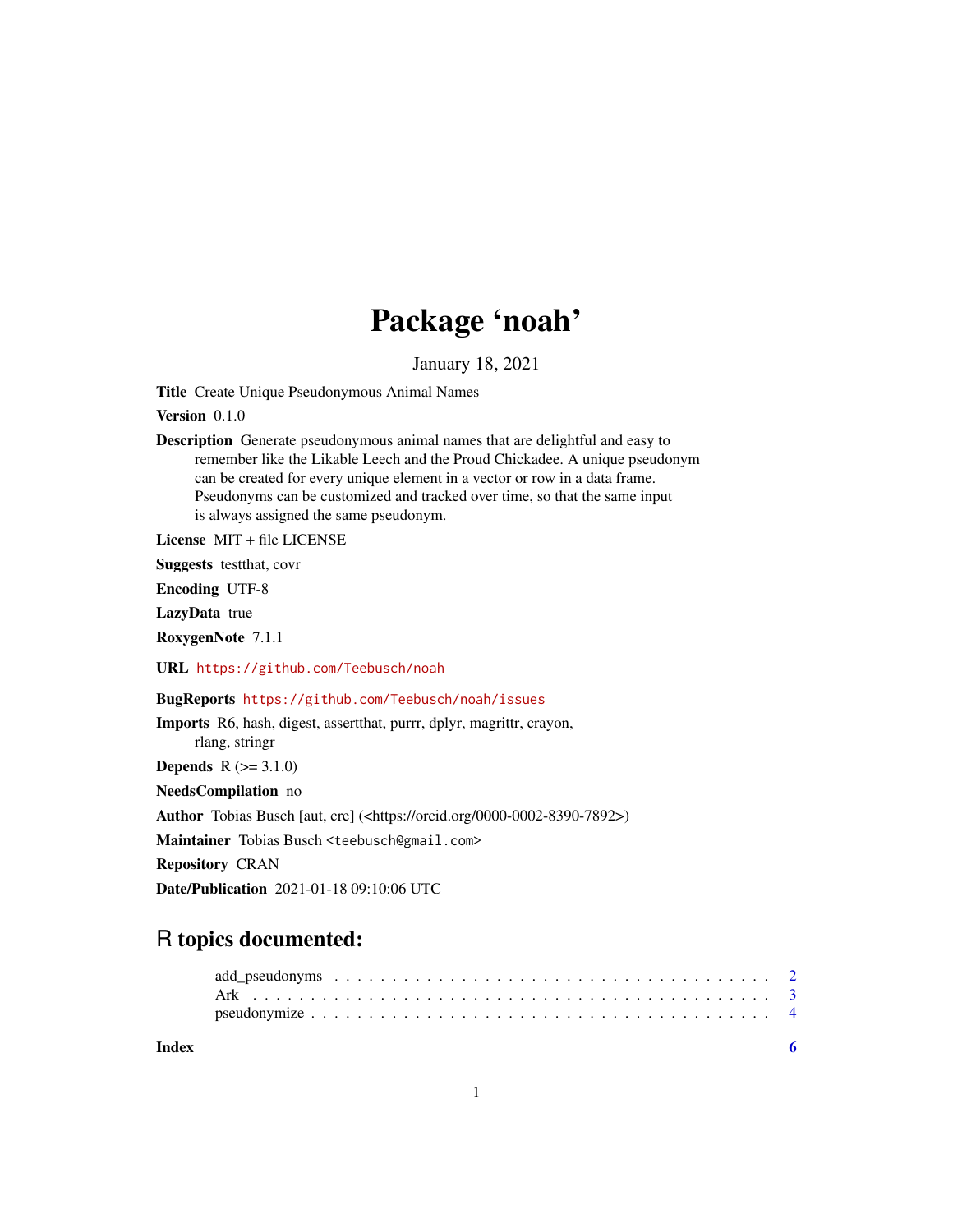<span id="page-1-0"></span>

#### Description

Add column with pseudonyms to a data frame

#### Usage

```
add_pseudonyms(
  .data,
  ...,
  .name = "pseudonym",
  .before = NULL,
  after = NULL,.ark = NULL)
```
#### Arguments

| .data   | A data frame to add pseudonyms to.                                                                                                                          |
|---------|-------------------------------------------------------------------------------------------------------------------------------------------------------------|
| .       | Columns to use as keys on which pseudonyms should be based. Supports tidy<br>select. If empty, all columns will be used.                                    |
| .name   | Name of the new column as string.                                                                                                                           |
| .before | <tidy-select> Destination of columns selected by  Supplying neither will<br/>move columns to the left-hand side; specifying both is an error.</tidy-select> |
| .after  | <tidy-select> Destination of columns selected by  Supplying neither will<br/>move columns to the left-hand side; specifying both is an error.</tidy-select> |
| .ark    | An Ark object. If NULL (default) a new Ark is created. Using an existing Ark<br>makes sure that the same input returns the same pseudonym.                  |

#### Value

A data frame with an additional column containing the pseudonyms.

#### Examples

add\_pseudonyms(mtcars)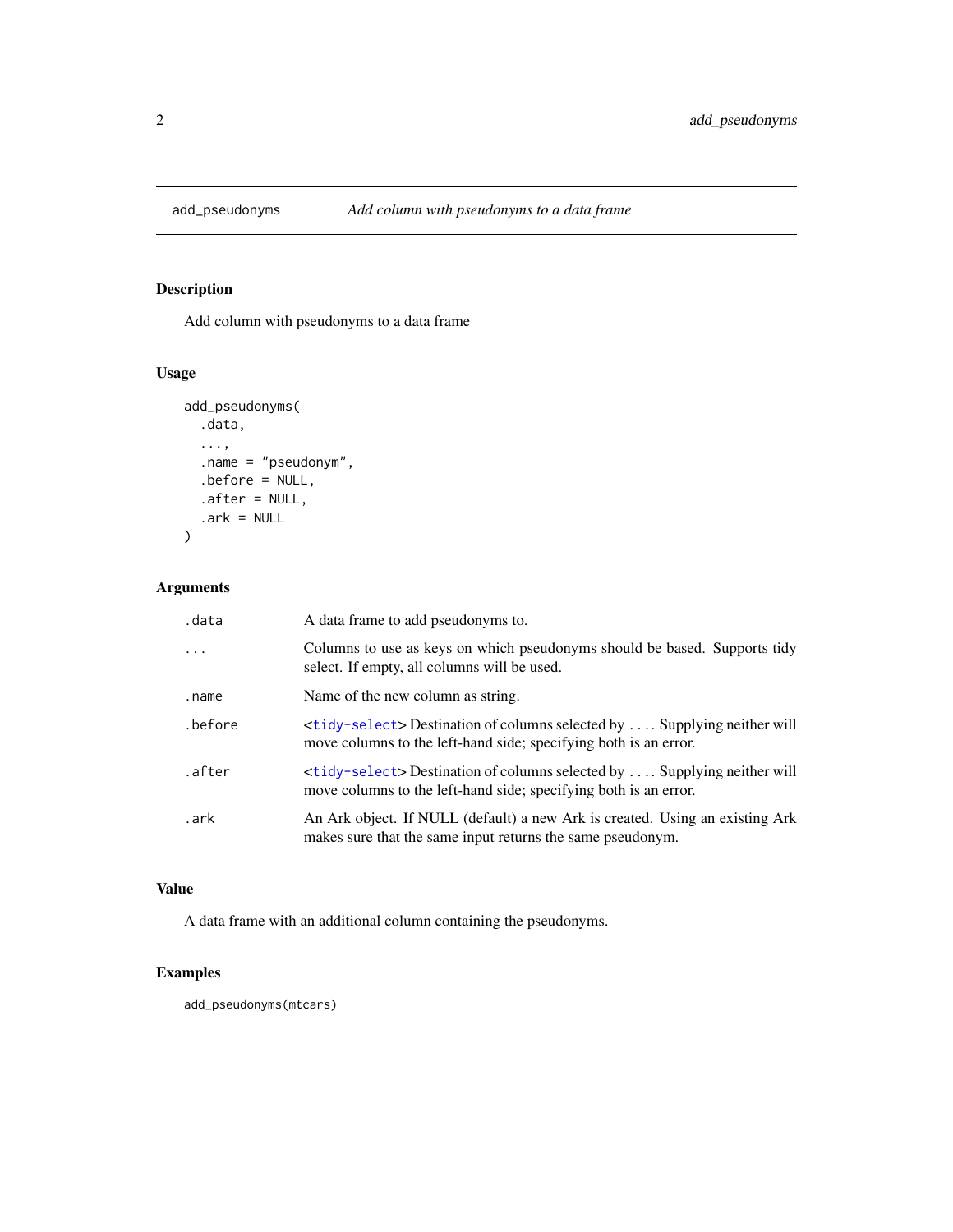#### <span id="page-2-0"></span>Description

An Ark object can create and remember pseudonyms. Given the same input, it will always return the same pseudonym. No pseudonym will repeat.

#### Public fields

log Hashtable for all used pseudonyms. Inputs (keys) are stored as hashes.

#### Methods

#### Public methods:

- [Ark\\$new\(\)](#page-2-1)
- [Ark\\$pseudonymize\(\)](#page-2-2)
- [Ark\\$print\(\)](#page-3-1)
- [Ark\\$length\(\)](#page-3-2)
- [Ark\\$length\\_allit\(\)](#page-3-3)
- [Ark\\$clone\(\)](#page-3-4)

<span id="page-2-1"></span>Method new(): Create new ark object.

*Usage:* Ark\$new(alliterate = FALSE, parts = NULL, seed = NULL)

*Arguments:*

alliterate Logical. Should the Ark return alliterations by default?

- parts List of character vectors with name parts to be used for the pseudonyms. Defaults to adjectives and animals.
- seed Random seed for permutation of name parts. Use this to make Ark reproducible (to the extent that the random number generation is reproducible). If NULL (default), the random number generator is left alone. This is a convenience argument and equivalent to calling set.seed() before creating the Ark.

*Returns:* A new Ark object.

<span id="page-2-2"></span>Method pseudonymize(): Create Pseudonyms for input.

*Usage:*

Ark\$pseudonymize(..., .alliterate = NULL)

*Arguments:*

- ... One or more R objects.
- .alliterate Logical. Return only pseudonyms that are alliterations. Defaults to TRUE if the Ark was created with Ark\$new(alliterate = TRUE), FALSE otherwise. If FALSE, pseudonyms may still be alliterations by coincidence.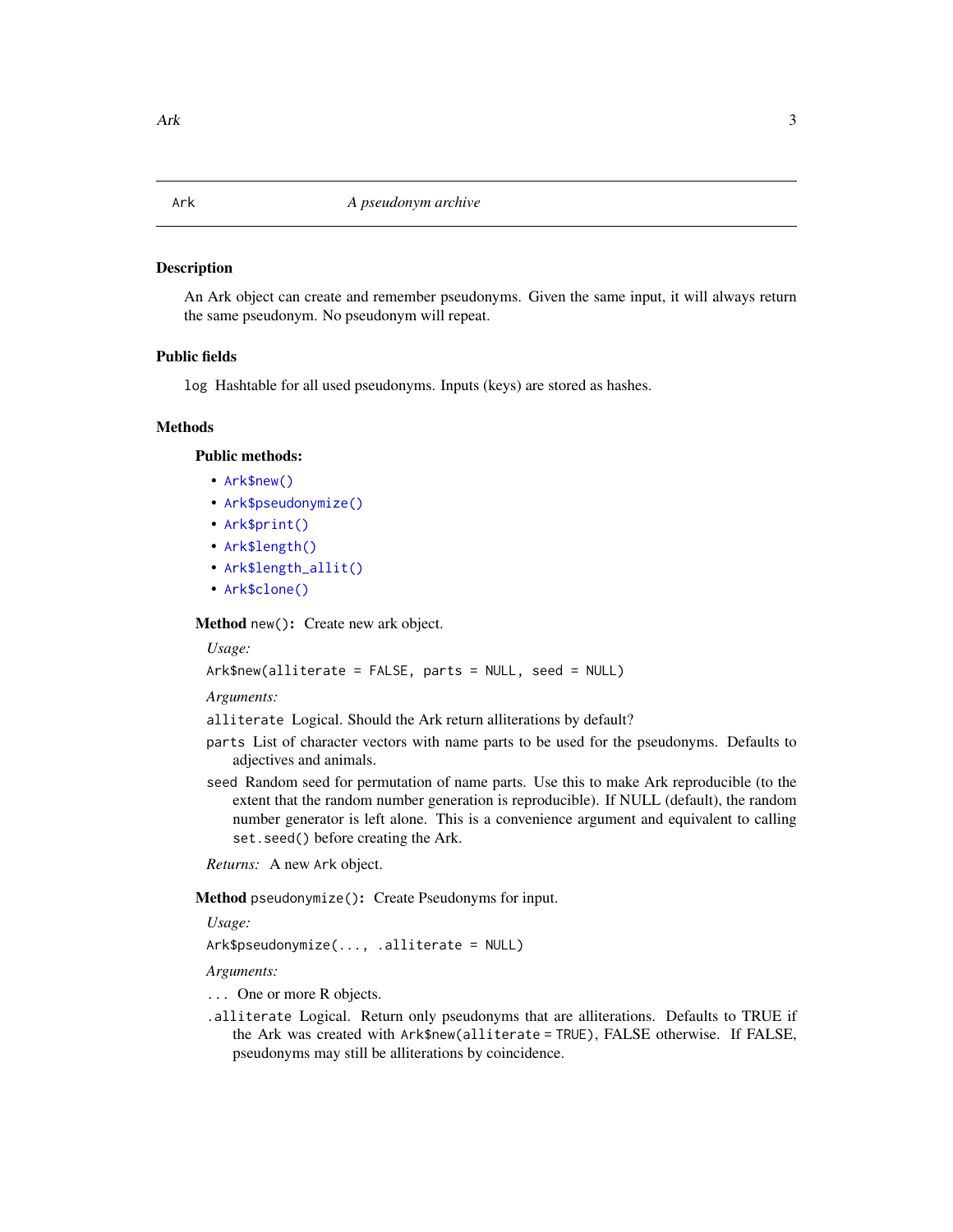<span id="page-3-0"></span>*Returns:* Character vector of pseudonyms with same length as input.

<span id="page-3-1"></span>Method print(): Pretty-print an Ark object.

*Usage:* Ark\$print(n = NULL) *Arguments:* n A positive integer. The number of example pseudonyms to print.

<span id="page-3-2"></span>Method length(): Number of used pseudonyms in an Ark.

```
Usage:
Ark$length()
```
<span id="page-3-3"></span>Method length\_allit(): Number of used alliterations in an Ark.

*Usage:* Ark\$length\_allit()

<span id="page-3-4"></span>Method clone(): The objects of this class are cloneable with this method.

*Usage:* Ark\$clone(deep = FALSE) *Arguments:* deep Whether to make a deep clone.

pseudonymize *Create unique pseudonyms*

#### Description

Pseudonymize returns unique pseudonyms for R objects. It accepts any number of vectors and data frame as arguments and will use them as keys for the pseudonym creation. Vectors and data frames must have identical length. Elements in the same position or row are treated as part of the same key. The same key is always assigned the same pseudonym. Different keys are always assigned different pseudonyms.

#### Usage

```
pseudonymize(..., .alliterate = NULL, .ark = NULL)
```
#### Arguments

| $\cdot$     | One or multiple objects to use as keys for which pseudonyms should be created,<br>usually one or more columns of a data frame. All objects must be of the same<br>length.                                   |
|-------------|-------------------------------------------------------------------------------------------------------------------------------------------------------------------------------------------------------------|
| .alliterate | Logical. Should only pseudonyms that are alliterations be returned? Defaults<br>to FALSE, or TRUE if set as TRUE for the Ark provided to . ark. If set, takes<br>precedence over the Ark's default setting. |
| .ark        | An Ark object. If NULL (default) a new Ark is created. Using an existing Ark<br>makes sure that the same input returns the same pseudonym.                                                                  |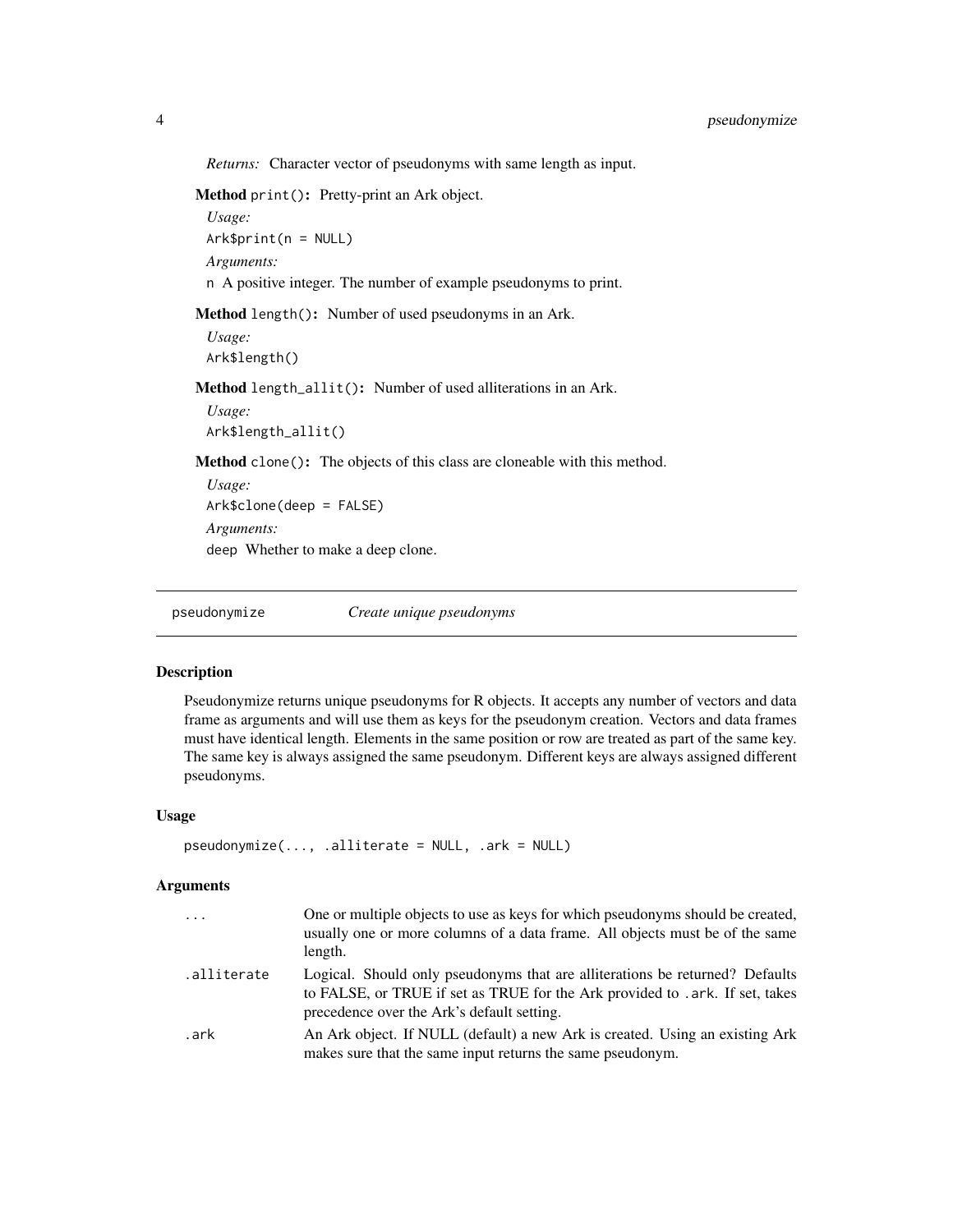#### pseudonymize

#### Value

A character vector of pseudonyms.

#### Examples

pseudonymize("Mata Hari")